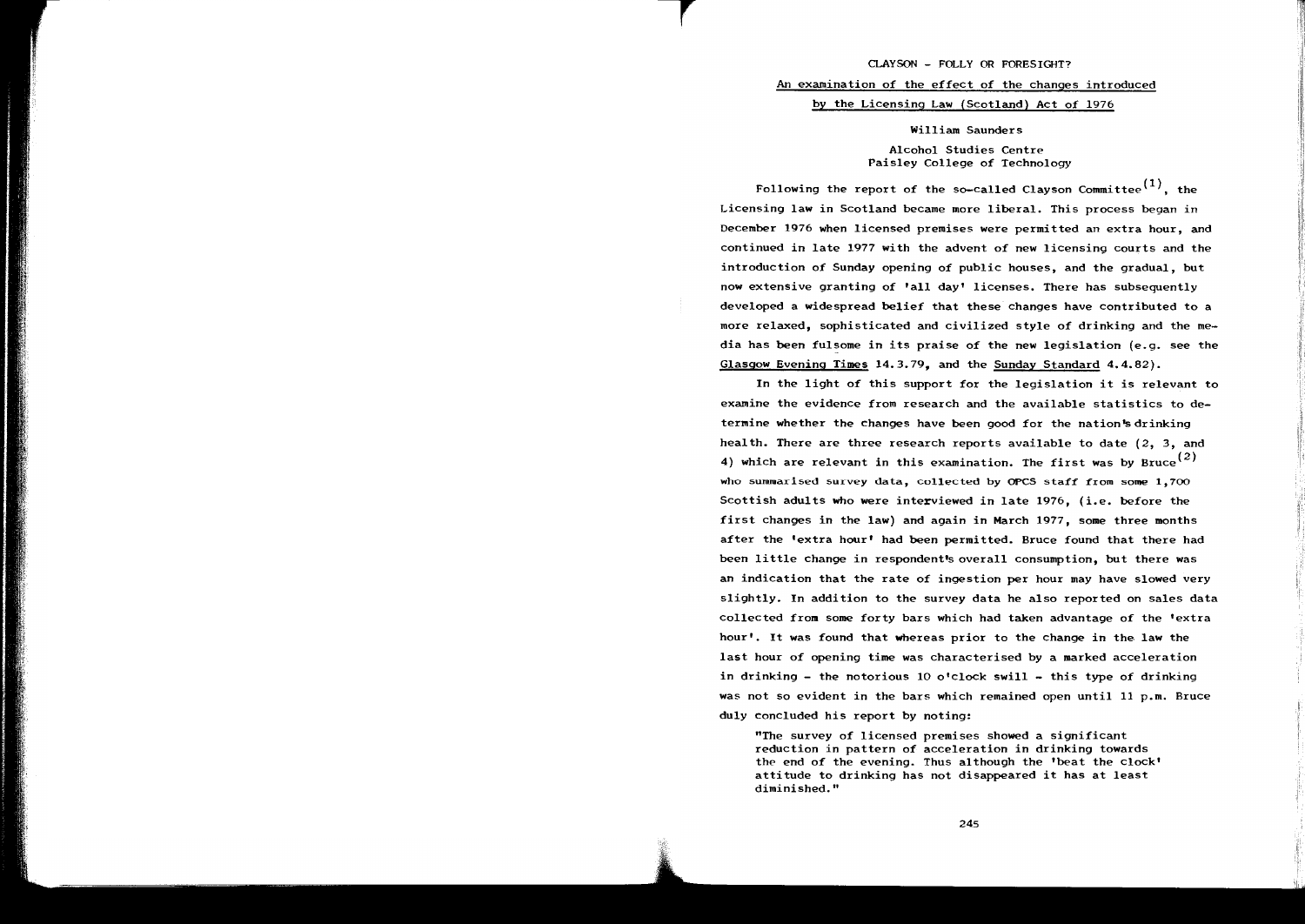This overall favourable report was followed by a publication by Knight and Wilson<sup>(3)</sup> who more fully reported on the OPCS data cited by Bruce. They also included in their report the findings of a third wave of interviews undertaken in OCtober to November 1978; some two years after the extension of permitted hours. Although this third set of interviews was primarily intended to assess the effects of Sunday opening, it did allow further examination of the impact of the extra hour. The results of this two-years-after survey confirmed, in the main, the findings reported by Bruce. Self-reported overall consumption had not increased, and the small drop in per hour consumption noted by Bruce appeared to have been maintained. There were also indications that some drinkers were actually starting to drink at a later time and thus the extra hour was allowing them to partake in other activities before rounding the evening off with a pint. Knight and Wilson found that the extra hour was popular with respondents, with just over half the sample expressing approval for the change.

As far as Sunday opening was concerned it was found to be generally popular, but a substantial minority (about 35%) disapproved of the measure and this was especially true of older people. Knight and Wilson also found that taken as a whole the sample had not increased their weekly·consumption of alcohol but that there were subgroups within the sample who had altered their drinking behaviour. This was especially true of those young males who had in the earlier interviews reported high levels of consumption. Their intake had significantly increased. Thus the impact of Sunday opening appears to have been one of facilitating the drinking of 'heavy drinkers' but does not seem to have altered the drinking habits of more moderate males or their female counterparts. In the overall context of the Clayson recommendations, this is an important finding and one which is more fully considered below.

Owing to the timing (OCtober - November 1978) of the third wave of interviews in the Knight and Wilson study little information was available about the impact of 'all day' licensing since the granting of such licences has only become widespread over the past three years. Evidence about all day licensing is therefore only available from one study, that by Davies and Fisher<sup>(4)</sup>. This study involved the observation of drinking behaviour in public houses in Glasgow with'all day

licenses. The sample of public houses was small - 19 out of Scotland's 4,350 odd public houses, and the difficulties of reliably observing behaviour in busy places are well documented. Notwithstanding these limitations the report is an insight, at least, into the broad workings of the all day licensing arrangement. The overall impression gained from reading the report is that afternoon drinking is not a species apart from lunchtime or evening drinking - but is in fact just more of the same. Different public houses have different types of customers who patronise their favoured establishment at different times and consume varying amounts of alcohol of different types. This is not a facetious comment but one which is made to highlight what appears to be an essential criticism of the current 'all day' licensing legislation.

The Clayson Committee recommendations were based on what is known as the social-integrationalist approach to alcohol consumption. Simply stated this philosophy suggests that by removing restrictions on the availability of alcohol one diminishes the taboos and myths that exist about alcohol. Greater freedom of use, it is argued, should gradually lead to more responsible use, with the integration of alcohol into the broad fabric of everyday life, - alcohol as an unremarkable and unemotive product. Controls on the misuse of alcohol are shifted from the law to more informal social controls. The classic example of this type of drinking is that of the French or the Italians, who consume 2-3 times *more* alcohol than do the Scots, but little overt drunkenness is exhibited.

Yet what has happened with 'all day' licensing and as noted above with the Sunday opening of public houses, is that the informal social controls have not been built in with the liberalising of the law. From the evidence available to date all that has happened is that traditional styles of drinking have been extended over a longer period. For example, Davies and Fisher give no indication that the patron of the 'all day' licensed premises is a new breed of moderate drinker or, more importantly, that he/she is accompanied by the potential social controls of spouse or children.

As a further comment on the failure of the legislation to build in social controls alongside the more permissive measures is the fact that by 1979 only 47 out of the 15,800 licensed premises in Scotland (just 0.3%) were of the refreshment type of facility that allows fami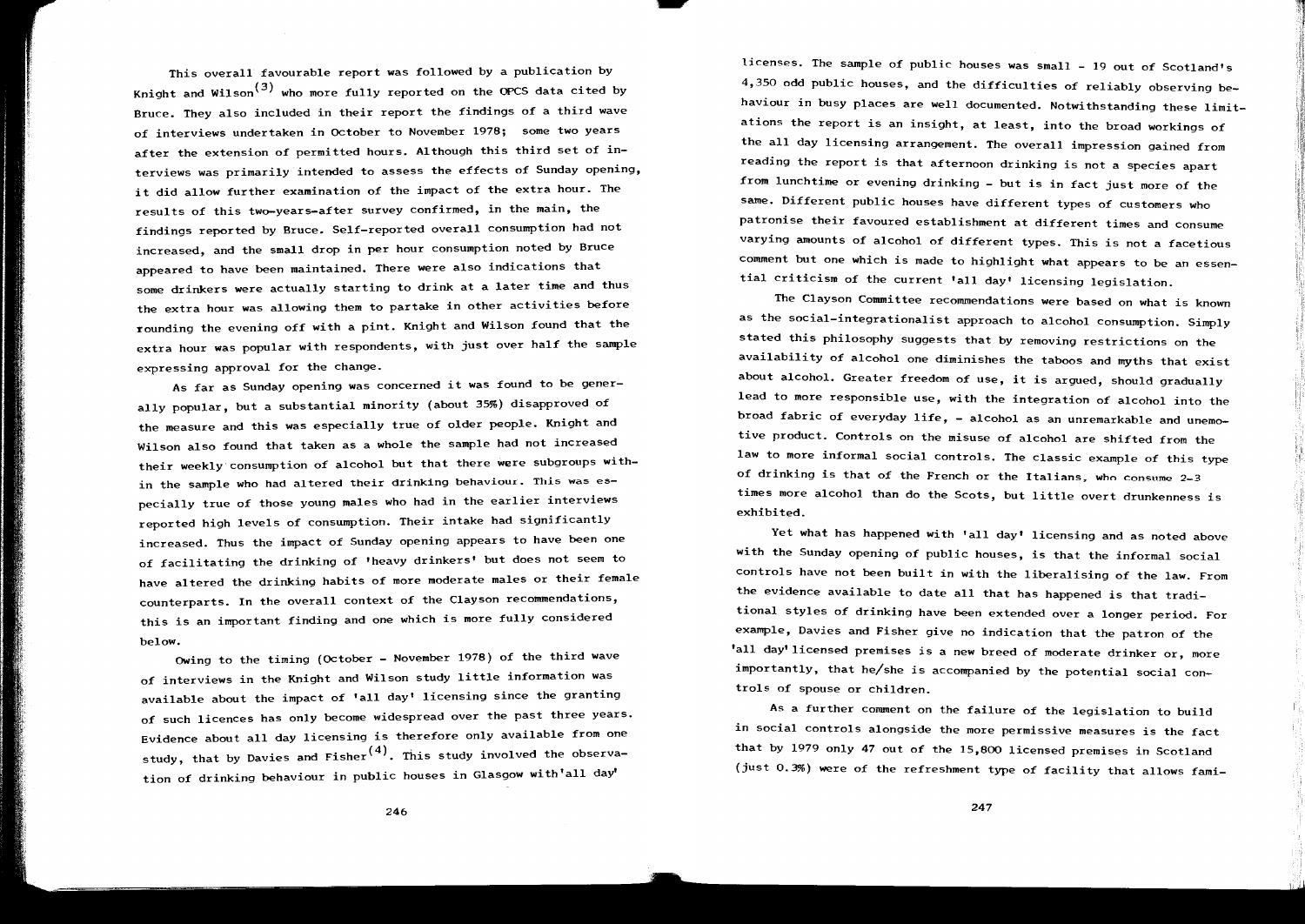lies to utilise licensed premises. Statistics from Strathclyde Region<sup>(5)</sup> show that in 1980, 99.2% of all regular extensions were granted to ordinary licensed premises in which children under 14 were not permitted. This is hardly the breeding ground for a revolution, minor or otherwise, in the nation's drinking habits.

However, the main areas of contention about the putative success of the legislation concerns official statistics relating to alcohol related offences. Clayson<sup>(6)</sup> has recently claimed that following the introduction of the legislation the "whole totality of drink related offences have diminished." Yet this claim which is also perpetuated by the licensed trade warrants close scrutiny. As figure 1 shows, there was a marked reduction in drink/driving and drunkenness convictions in 1977 the year after the introduction of the extra hour, but it should be noted that the convictions for drunkenness and drink/driving were already going down prior to the introduction of the more permissive legislation. Thus it is possible to surmise that factors outwith the licensing law may have influenced the level of convictions. Indeed it is relevant to note that whilst crimes made known to the police rose by 12% for the period 1976-1977, there was a drop by over 5% in convictions for all crimes and offences.

Convictions for any offence are strongly influenced by the level of police activity and a number of factors combined to make 1977 a 1 poor 1 year for convictions of all types. Firstly, police manpower in Scotland in 1977 was 10% below establishment strength, and within the Strathclyde police region a ban on overtime working was in force. This is important because the sheer size of the Strathclyde Police Region means that any alteration in policing practice in the region can affect the national statistics. For example in 1979 Strathc1yde accounted for 84% of all the convictions for drunkenness in Scotland. The restriction on overtime working was especially important because overtime is used to cover shift changes. Obviously all police officers cannot be withdrawn from the streets as a shift changes and a continued police presence is maintained by some officers working overtime. This is very relevant to the level of drunkenness offences since within the Strathclyde Region, shifts change at 7 a.m., 3 p.m., and 11 p.m. Thus, just as the extra hour was introduced, then so, there were less

police officers actually on the streets to cope with the casual roisterers who had enjoyed their extra hour. As a further curtailment on convictions, industrial action by Court Staff in Glasgow in 1977 meant that many minor offences led to police admonition rather than conviction. In support of these conjectures, it can be noted that as normal working was resumed and police manpower improved (up by  $10\%$  - some  $1,200$ more police officers in 1979 as in 1977) then so convictions for all offences have risen. For example, drunk driving convictions in 1979 being 10,594 as against 8,460 in 1977.

Finally, as the data from figure 1 show, any decrease in alcohol related offences has been shortlived, but more worrying is the international evidence that links alcohol related harm with per capita consumption<sup>(7)</sup>. As the latter increases, then so the indices of alcohol related harm tend to increase. Legislation which makes alcohol more available and encourages wider and more prolonged consumption may therefore contribute to more, not less damage. In this regard, the recent increases in deaths from liver cirrhosis, the most valid indicator of physical damage from alcohol use, which have in the past four years increased by 27%, does not augur well for the future. It is pertinent to note that one of the recommendations made by the Central Policy Review Staff in their report on alcohol problems<sup>(8)</sup> was that Scotland should reconsider its 'all day' legislation, and that there should be no adoption of such liberal practices south of the border.

In sum therefore it can be argued that there is little substance to the claims that the new licensing law has made the Scots into a nation of controlled drinkers. Although the 'extra hour' does appear popular and may have reduced the 'ten o'clock swill', this is the only part of the changes in the law that is above suspicion, and there is a real need to monitor closely the liberalization of our drinking law.

#### REFERENCES

2. Bruce D. ,Changes in Scottish Drinking Habits and Behaviour Following the Extension of Permitted Evening Opening Hours Health Bulle-

<sup>1.</sup> Report of the Departmental Committee on Scottish Licensing Law, Cmnd 5354 H.M.S.O. (1973).